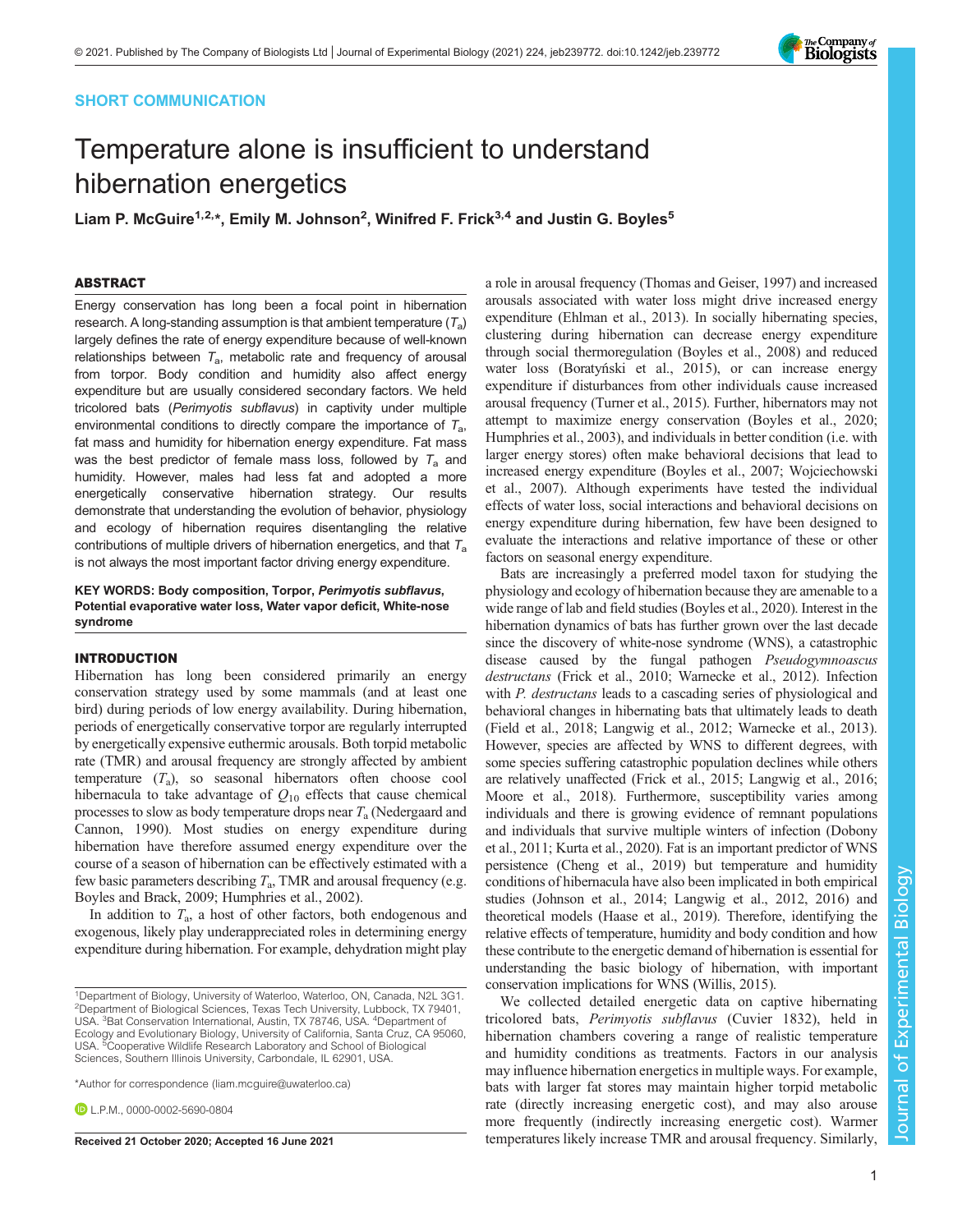increased potential evaporative water loss ( pEWL) may increase arousal frequency, but it is unclear whether pEWL has direct effects on energy balance. Our study design allowed us, for the first time, to experimentally measure the interactive effects of  $T_a$ , humidity and individual body composition on energy expenditure (measured through change in body mass) across an entire hibernation period.

# MATERIALS AND METHODS

## Ethics statement

All methods in this study were approved by the Institutional Animal Care and Use Committee at Texas Tech University ( protocol 18032- 12). Fieldwork was approved by the Mississippi Department of Wildlife, Fisheries and Parks ( permit 1115181)

## Study species and handling procedures

We collected 70 tricolored bats from three culverts in Mississippi (approximately 32°N, 91°W; exact locations withheld) on 10 December 2018, following US Fish and Wildlife Service guidelines for decontamination and preventing the spread of WNS [\(United States Fish and Wildlife Service, 2018;](#page-5-0) [https://www.](https://www.whitenosesyndrome.org/static-page/decontamination-information) [whitenosesyndrome.org/static-page/decontamination-information](https://www.whitenosesyndrome.org/static-page/decontamination-information)). We placed bats in cloth bags inside temperature-controlled coolers and transported them directly to Texas Tech University. Immediately upon arrival, we took morphometric measurements (body mass  $\pm 0.1$  g, forearm length  $\pm 0.1$  mm) and used quantitative magnetic resonance (QMR; Echo-MRI-B, Echo Medical Systems, Houston, TX, USA) to determine initial fat and lean mass [\(McGuire](#page-4-0) [and Guglielmo, 2010\)](#page-4-0). We attached a uniquely marked, modified [\(Lovegrove, 2009;](#page-4-0) [Reeder et al., 2012](#page-5-0)) datalogger (DS1925L iButton, Maxim Integrated, San Jose, CA, USA) to the back of each bat using ostomy cement. We inoculated each bat by spreading 20 µl of P. destructans solution (5×10<sup>5</sup> conidia µl<sup>-1</sup>) evenly across both wings, following established protocols ([Lorch et al., 2011; McGuire](#page-4-0) [et al., 2017;](#page-4-0) [Warnecke et al., 2012\)](#page-5-0).

# Environmental chambers and captive hibernation

Bats were housed across seven environmental chambers (Model 7000-33-1, Caron, Marietta, OH, USA) to create a blocked design, controlling temperature and humidity in each chamber (sample sizes and treatments indicated in Fig. 1). To test for cage effects (random differences among cages), we divided bats in each chamber into two cages (23×38×50 cm) constructed from mesh fabric (Part FMLF,

*T*a=8°C High pEWL *n*=10 *T*a=11°C High pEWL *n*=9  $T_a$ =11°C Med. pEWL *n*=10 *T*a=5°C Low pEWL *n*=11 *T*a=5°C Med. pEWL *n*=10 *T*a=8°C Med. pEWL *n*=10 **A** b a c **B** *T*a=8°C Low pEWL *n*=10

Seattle Fabrics, Inc., Seattle, WA, USA), PVC pipe and plastic sheeting. We provided *ad libitum* drinking water (Fig. 1A) but did not provide food for the duration of the 83–87 days experimental hibernation period. We assigned bats to microclimate treatments in a stratified manner to ensure equal distribution of starting body mass. Body mass was greater in females than in males, and therefore stratifying by body mass also ensured all treatments included both sexes.

We set humidity to achieve specific levels of water vapor deficit (WVD) between the surface of the bat and the environment [\(Kurta, 2014](#page-4-0)). Higher WVD is indicative of drier air, and thus results in higher pEWL. The seven microclimate treatments were combinations of  $T_a=5$ , 8 or 11°C and WVD=0.05, 0.10 or 0.15 kPa (Fig. 1B). The environmental chambers control relative humidity (RH) in whole percentage points, which we set to the value closest to target WVD. We verified the  $T_a$  and RH in each chamber at 10 min intervals (Hobo Model U23-001, Onset Computer Corporation, Bourne, MA, USA). One environmental chamber (11°C, high pEWL) had unexplainably higher variation in temperature (fluctuations of ∼2°C) than the other chambers (fluctuations <0.3°C), but analysis excluding this chamber yielded the same qualitative results reported here.

A motion-activated infrared camera (Model HT5940T, Speco Technologies, New York, NY, USA) was secured above each cage to monitor bats throughout hibernation. Within the first few days of the experiment, the camera in one chamber stopped working so we combined the bats for that treatment into a single cage. We replicated this disturbance among all environmental chambers to ensure the unanticipated entry into the environmental chamber did not bias our results. We reviewed video recordings daily throughout hibernation to monitor bats without disturbance. We noted any bats that aroused for later cross-referencing with skin temperature data.

# Quantifying periodic arousals

We quantified arousals based on skin temperature  $(T_{sk})$  and video recordings (Fig. 1A). To allow adjustments (i.e. bats settling into new cages) and disturbances (as bats were placed into, or removed from environmental chambers) that may have occurred on the first and last days of the experiment, we excluded arousals before midnight on the first day, and after midnight on the final day of hibernation. None of our analyses required precise determination of arousal durations; therefore, we used a simple temperature threshold

> Fig. 1. Experimental setup. (A) Screenshot of a cluster of hibernating bats (a) in the top corner of the cage. Fresh water was provided in a dish (b) supplied by a tube (c) running outside the chamber to avoid disturbance to hibernating bats. (B) We housed bats in 7 environmental chambers with combinations of three temperatures (5, 8, 11°C) and three air saturation levels. Water loss conditions were based on a water vapor deficit of 0.05 kPa (low potential evaporative water loss, pEWL), 0.10 kPa (medium pEWL) or 0.15 kPa (high pEWL).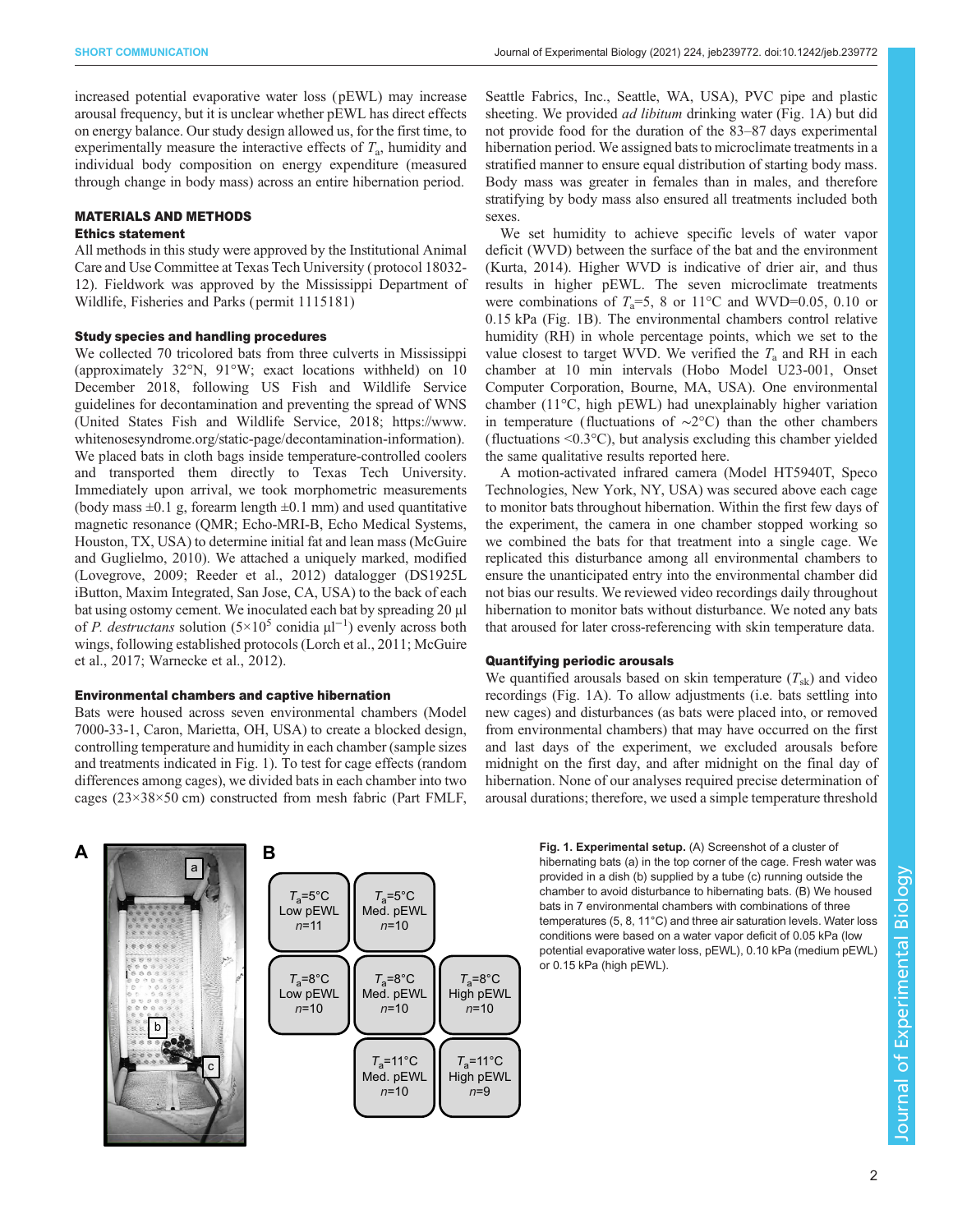<span id="page-2-0"></span>method for initial identification of arousals. Differences in datalogger attachment (e.g. placement, thickness of fur, amount of glue) can result in differences in  $T_{sk}$  measurement; therefore, we defined the arousal threshold based on median  $T_{sk}$  for each bat individually. We initially identified arousals when  $T_{sk}$  increased  $7^{\circ}$ C above median  $T_{sk}$  then cross-referenced these arousals with those observed on video. We are confident we recorded all arousals using these two methods in conjunction.

Despite inoculation with a standard dose of P. destructans, there were few signs of morbidity and only five bats displayed standard histopathological signs of WNS disease (W.F.F., E.M.J., J.G.B. and L.P.M., unpublished observations). Thus, we are confident the hibernation dynamics described herein are representative of healthy individuals with little (if any) influence from *P. destructans* inoculation. Three bats died before the end of the experiment (all from separate cages) and were excluded from the analysis, but there was no indication that WNS was a contributing factor.

#### Statistical analysis

Mass loss did not differ between cage replicates in any treatment (ttests, all  $P > 0.3$ ) and therefore we lumped cages for analysis. To account for potential direct and indirect relationships among variables, we used structural equation modeling (lavaan package in R; [Rosseel, 2012](#page-5-0)). Sex and body condition were confounded in our dataset with little overlap between females (fat) and males (lean) (Fig. 2A). Therefore, to address both condition and sex, we first determined optimal model structure using the full dataset of all bats, and then used that model structure to compare separate models of males and females. We fitted a saturated model (all values centered and scaled) of mass loss as related to number of arousals, and direct and indirect effects of initial fat mass,  $T_a$  and WVD. From the saturated model, we identified individual regression relationships that may not be supported in the model  $(P>0.05)$  and fitted candidate models excluding all combinations of these relationships.

We assessed fit metrics and modification indices and excluded candidate models that did not produce a good fit ([Cangur and Ercan,](#page-4-0) [2015; Grace, 2015](#page-4-0); [Grace et al., 2012\)](#page-4-0). We used changes in corrected Akaike's information criterion, ΔAICc (models with ΔAICc<2 considered equivalent) and model weight to determine the best model. With the best-fit model structure determined from the overall dataset applied to each sex separately, comparison of these models indicates similarities and differences in the hibernation of each sex, while the influence of body condition can be assessed within each sex-specific model.

## RESULTS AND DISCUSSION

At the beginning of the experiment, females  $(6.6\pm0.1 \text{ g})$ , mean $\pm$ s.e.m.,  $n=32$ ) were heavier than males (5.7 $\pm$ 0.1 g,  $n=35$ ;  $t_{55.2}$ =7.0, P<0.0001) and had more fat (Fig. 2A; females: 1.73  $\pm 0.06$  g, males: 1.21 $\pm 0.04$  g;  $t_{51.2} = 7.2$ , P<0.0001). Bats aroused from hibernation between 4 and 16 times but there was not a detectable difference in the number of arousals between males and females (females: 8.8±0.5 arousals, males: 7.9±0.3 arousals;  $t_{53.7}$ =1.6, P=0.11). At the end of the experiment, males continued to weigh less (females:  $5.4 \pm 0.1$  g, males:  $4.7 \pm 0.1$  g;  $t_{63.0} = 5.4$ ,  $P<0.0001$ ) and had less fat (females:  $0.54\pm0.03$  g, males:  $0.34$  $\pm 0.03$  g;  $t_{61.6}$ =4.4, P<0.0001) than females.

Of three candidate models, two failed multiple fit tests and were excluded. The remaining candidate model was better supported than the saturated model (AICc model weight=0.77, saturated model  $\Delta AICc>2$ ). This model included  $T_a$  and initial fat mass as both direct effects (increased mass loss in fatter bats: P<0.001, and at warmer  $T_a$ : P=0.03) and indirect effects mediated by arousal frequency (fat:  $P=0.003$ ,  $T_a$ :  $P=0.02$ ), but WVD only influenced mass loss through the indirect effect of increased arousals at higher WVD  $(P<0.001)$ . The direct effect of WVD on mass loss was not supported, and candidate models including this term had higher AICc values and violated multiple fit metrics. The relative importance of the factors



Fig. 2. Fat mass and model results. (A) Females had more fat than males, with little overlap between the sexes. (B) Initial fat mass had the greatest total effect in females. Initial fat mass and ambient temperature ( $T_a$ ) had both direct and indirect effects on body mass loss (greater body mass loss at higher temperatures and in individuals with more fat), but pEWL (water vapor deficit, WVD) only indirectly affected body mass loss through increased arousal frequency. (C) Among males, the effect of temperature was similar to the effect in females, but initial fat mass had only a minor impact. Notably, the relationship between arousal frequency and mass loss was weaker in males, suggesting males with smaller fat stores compensate for increased arousal frequency with a more energetically conservative hibernation strategy. Values in each model are standardized parameter estimates.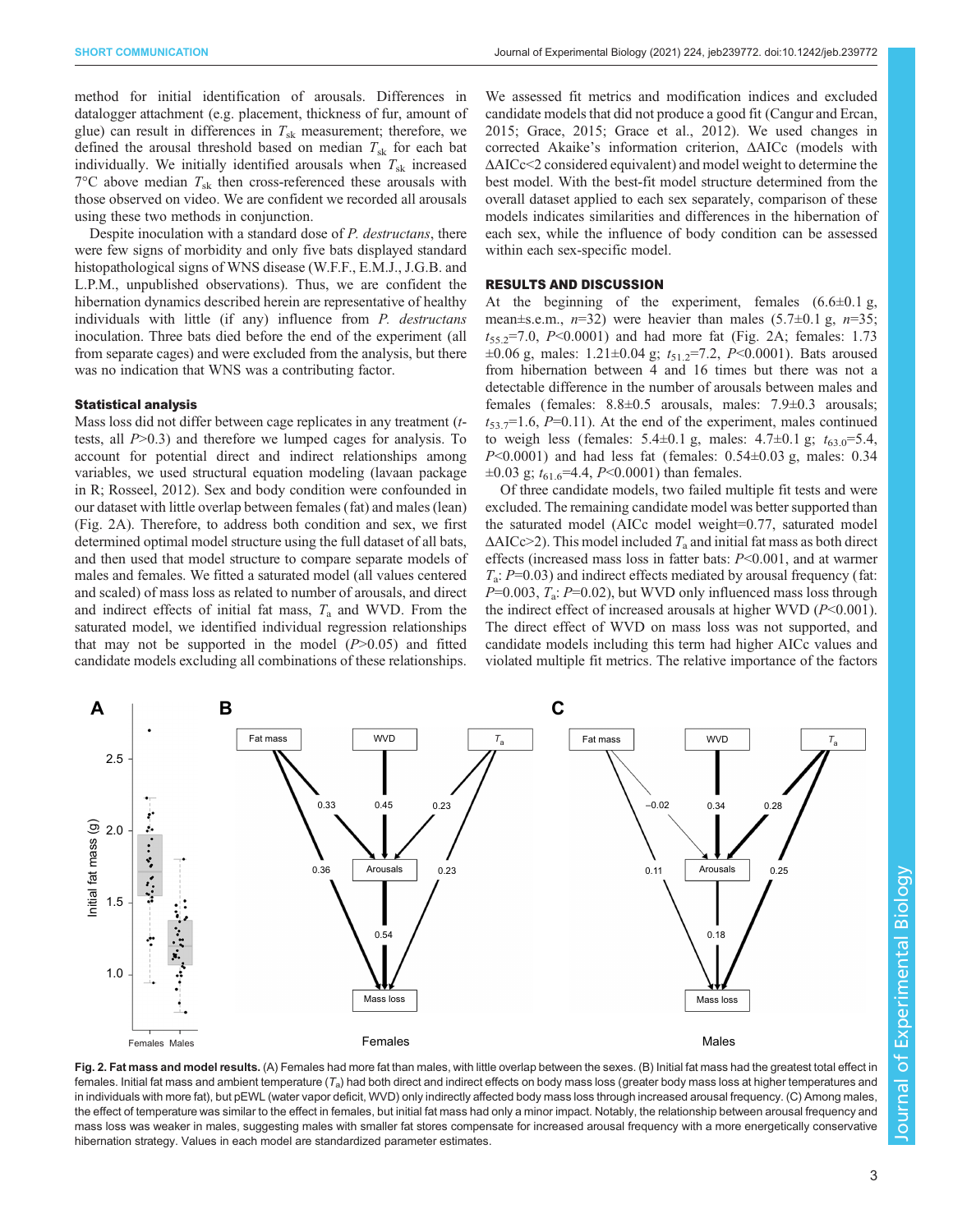included in the final model varied between female (fat) and male (lean) bats ([Fig. 2](#page-2-0)A). Among females, initial fat mass had the largest total effect (combined standardized coefficients of direct and indirect effects=0.54) followed by  $T_a$  (0.35) and WVD (0.24) [\(Fig. 2B](#page-2-0)). In males,  $T_a$  was the most important factor (total effect of  $T_a$  for males=0.30). In contrast with females, initial fat mass had minimal impact on mass loss in males with comparatively smaller fat stores (total effect=0.11) ([Fig. 2C](#page-2-0)). Greater WVD led to increased arousal frequency in both sexes, but the relationship of arousal frequency to mass loss was comparatively weak in male (lean) bats.

Energy expenditure of tricolored bats during hibernation was clearly determined by more than  $T_a$ . Using an experimental design that permitted disentangling effects that are usually correlated  $(T_a)$ and relative humidity; [Kurta, 2014](#page-4-0)), we found that  $T_a$ , humidity and body condition play interacting roles in energy expenditure during seasonal hibernation. Whether as a result of sex-specific strategies or sexual dimorphism in body condition, the relative influence of these factors varied between sexes. Multiple studies have previously confirmed that each of these factors can independently affect energy expenditure in hibernating mammals ([Nedergaard and Cannon,](#page-5-0) [1990](#page-5-0); [Thomas and Geiser, 1997; Wojciechowski et al., 2007\)](#page-5-0) but  $T_a$  is usually assumed to be the single largest driver of energy expenditure. Our result that body condition and water loss were equally or more important than  $T_a$  in determining mass loss among females was surprising. Previous studies have shown individuals in better body condition choose microclimates that likely lead to increased energy expenditure [\(Boyles et al., 2007;](#page-4-0) [Wojciechowski](#page-5-0) [et al., 2007\)](#page-5-0). Here, we have shown that even with no opportunity to behaviorally select microclimates to alter the rate of energy expenditure, females in better body condition lost more mass than females in poorer condition. This relationship was manifested through a direct effect of initial body condition on mass loss (likely as increased whole-animal TMR) and indirectly through increased arousals. Males did not follow this pattern and adopted a more energetically conservative strategy than females. Males had smaller fat stores than females but aroused just as frequently. The weaker relationship between arousal frequency and mass loss suggests males compensated for the energetic cost of arousals (i.e. adopted alternative energy savings strategies) to maintain an energetically conservative hibernation strategy.

The energetic strategies adopted by males and females in our study are counter to those observed in other populations of hibernating bats, where females are the energetically thrifty sex [\(Czenze et al., 2017](#page-4-0); [Jonasson and Willis, 2011](#page-4-0)). This may be a difference between species (the previous studies on the topic were on Myotis lucifugus), but we suspect our observation relates to differing reproductive constraints on males and females in different areas. The thrifty female studies ([Czenze et al., 2017](#page-4-0); [Jonasson and Willis,](#page-4-0) [2011\)](#page-4-0) were performed in Manitoba, Canada, where hibernation duration is estimated to be 199 days [\(Hranac et al., 2021\)](#page-4-0). At high latitudes, environmental demands may approach the limits of physiological capacity, forcing females to be energetically conservative if they are to reproduce successfully. As the minimum amount of fat required for hibernation approaches the maximum amount of fat that can be deposited, females must adopt thrifty hibernation strategies to ensure they emerge from hibernation in sufficient condition for reproduction in the short northern active season. Conversely, our study was conducted near the southern geographic edge of hibernating bats in North America. The predicted hibernation duration in Mississippi is only 69 days ([Hranac et al.,](#page-4-0) [2021\)](#page-4-0) and therefore it may not be a physiological challenge to

deposit excess fat relative to the minimum required to survive the shorter duration hibernation. The discrepancy between physiological capacity and environmental demand at southern latitudes likely allows for flexibility in hibernation strategies, as reflected by the relationship between initial fat mass and hibernation energy expenditure of females. Females with relatively small fat stores at the beginning of hibernation spent comparatively little energy, while females with very large fat stores lost more mass through hibernation. However, this relationship was only observed among females. Male tricolored bats in our study had less fat than females, and initial fat mass was not a strong predictor of hibernation energy expenditure, indicating that males adopt a different hibernation strategy from females. Tricolored bats in this southern population hibernate in small groups across the landscape, and males may move repeatedly throughout the winter to mate. Males can forage regularly while doing so [\(Bernard and McCracken, 2017](#page-4-0)), and it may be unnecessary to build large fat stores before hibernation if these bats rely in part on foraging throughout winter.

Our results verify that cold, high humidity hibernacula allow for energetically conservative hibernation. This is expected, but under natural conditions, sites that both maximize energy conservation and minimize water loss may be rare. For example, across hibernacula in Michigan, the coolest sites tended to be those where potential water loss was highest ([Kurta and Smith, 2014\)](#page-4-0). Our personal experience suggests a similar pattern is common within hibernacula as well. Thus, relatively cool and humid sites may exist, but it is unlikely that any single microsite to which a bat has access would have both the single and stable temperature that minimizes energy expenditure and humidity conditions that result in minimal pEWL. There will likely be sites that are either cooler and more stable or have lower WVD. In both scenarios, hibernating bats are faced with a trade-off between energy conservation and water loss (i.e. both cannot be maximized simultaneously). Species prone to dehydration, such as tricolored bats ([Davis, 1970\)](#page-4-0), are likely to choose hibernacula or microsites that balance energy loss driven by water loss and energy loss driven by temperature effects. [Brack](#page-4-0) [\(2007\)](#page-4-0) noted that tricolored bats concentrated in the warmest areas of a large limestone mine and were often found covered with condensation. Species less prone to dehydration may be more flexible in microsite requirements, and thus choose cooler, drier areas in subterranean roosts.

Under some circumstances, energy conservation may be vital for survival of individual bats that are in poor body condition, such as bats with WNS. Our results suggest cool hibernacula with low potential water loss (high humidity) may be energetically favorable for bats in these circumstances. Mitigation strategies that consider manipulating hibernaculum microclimate to improve conditions for hibernation should consider both temperature and humidity. Artificially minimizing hibernacula temperature at the cost of drier air might actually increase energy expenditure in some dehydration-prone species such as tricolored bats. Indeed, WNS is a complicated conservation problem because it affects both energetics and water balance ([McGuire et al., 2017](#page-4-0)), and differences in susceptibility are likely to be related to variation among species in these factors. Our findings bely the traditional understanding of hibernation energetics as being largely driven by  $T_a$  and demonstrate the need to consider a range of factors in both hibernation studies and conservation of hibernating mammals.

#### **Acknowledgements**

We are grateful to Paul Heady III, Kathy Shelton and the Mississippi Bat Working Group for assistance in the field. Maintaining bats in captivity would not have been possible without assistance from Emma Kunkel, Samantha Garcia, Jeff Clerc, Beth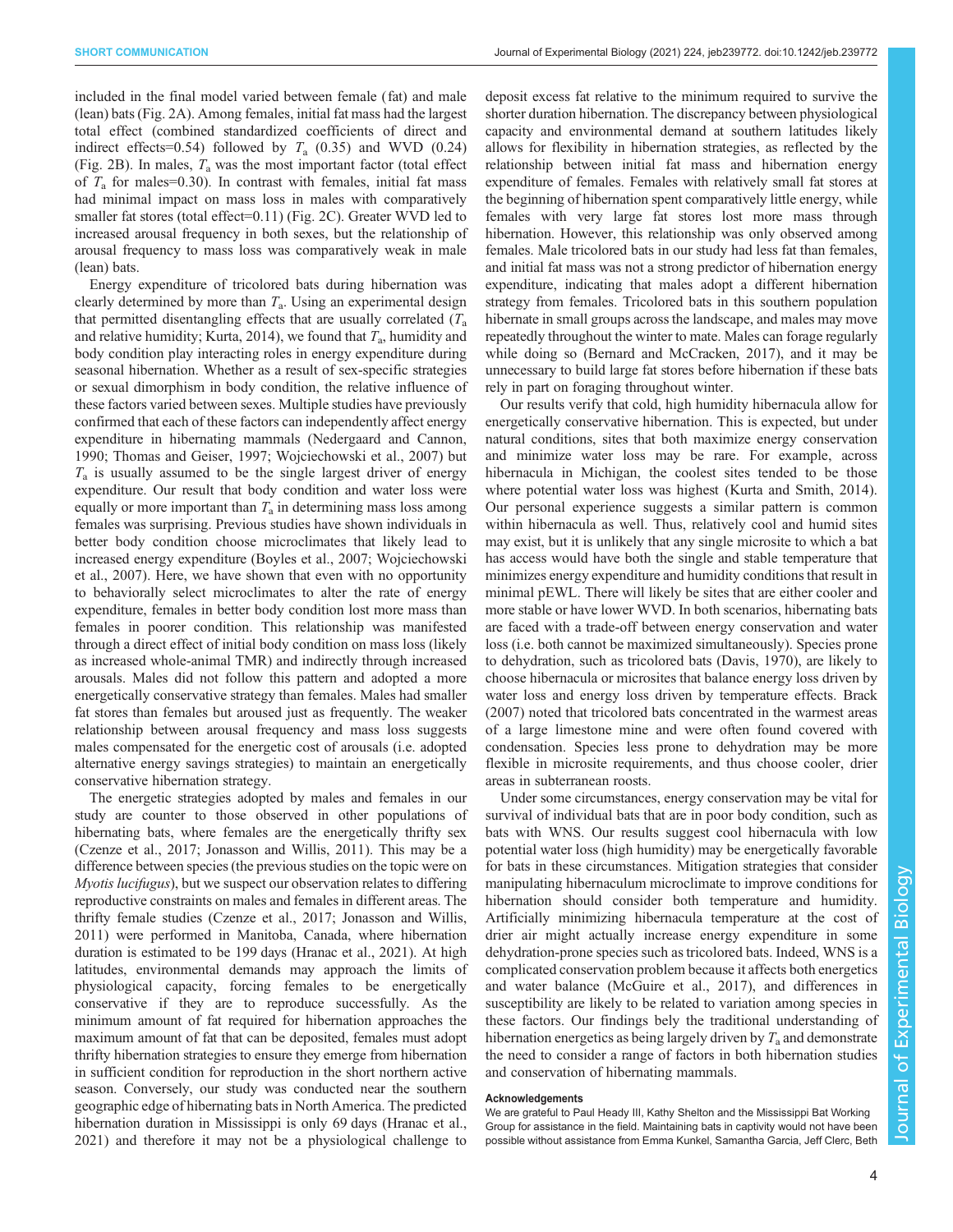<span id="page-4-0"></span>Rogers, Brett Andersen, Tina Cheng, Nate Fuller, Kirk Silas, Chris Long, William Barela and TTU Animal Care staff. Thanks to Katy Parise and Jeff Foster for analysis of fungal load, and to two anonymous reviewers for helpful suggestions on the manuscript.

#### Competing interests

The authors declare no competing or financial interests.

#### Author contributions

Conceptualization: L.P.M., W.F.F., J.G.B.; Methodology: L.P.M., E.M.J., J.G.B.; Formal analysis: L.P.M., E.M.J., J.G.B.; Investigation: L.P.M., E.M.J., W.F.F., J.G.B.; Resources: L.P.M., W.F.F.; Data curation: L.P.M., E.M.J.; Writing - original draft: L.P.M., J.G.B.; Writing - review & editing: L.P.M., E.M.J., W.F.F., J.G.B.; Supervision: L.P.M.; Project administration: L.P.M., E.M.J., W.F.F., J.G.B.; Funding acquisition: L.P.M., W.F.F., J.G.B.

#### Funding

This research was supported by a Bats for the Future Fund award from the National Fish and Wildlife Foundation and the U.S. Fish and Wildlife Service. Additional funding was provided by Bat Conservation International and Texas Tech University. The views and conclusions contained in this document are those of the authors and should not be interpreted as representing the opinions or policies of the U.S. Government or the National Fish and Wildlife Foundation and its funding sources. Mention of trade names or commercial products does not constitute their endorsement by the U.S. Government, or the National Fish and Wildlife Foundation or its funding sources.

#### Data availability

Data are available from the Dryad digital repository (McGuire et al., 2021): [dryad.](https://doi.org/10.5061/dryad.fj6q573s8) [fj6q573s8](https://doi.org/10.5061/dryad.fj6q573s8)

#### References

- Bernard, R. F. and McCracken, G. F. [\(2017\). Winter behavior of bats and the](https://doi.org/10.1002/ece3.2772) [progression of white-nose syndrome in the southeastern United States.](https://doi.org/10.1002/ece3.2772) Ecol. Evol. 7[, 1487-1496. doi:10.1002/ece3.2772](https://doi.org/10.1002/ece3.2772)
- Boratyń[ski, J. S., Willis, C. K. R., Jefimow, M. and Wojciechowski, M. S.](https://doi.org/10.1016/j.cbpa.2014.09.035) (2015). [Huddling reduces evaporative water loss in torpid Natterer](https://doi.org/10.1016/j.cbpa.2014.09.035)'s bats, Myotis nattereri. [Comp. Biochem. Physiol. Part A Mol. Integr. Physiol.](https://doi.org/10.1016/j.cbpa.2014.09.035) 179, 125-132. doi:10.1016/j. [cbpa.2014.09.035](https://doi.org/10.1016/j.cbpa.2014.09.035)
- Boyles, J. G. and Brack, V., Jr. [\(2009\). Modeling survival rates of hibernating](https://doi.org/10.1644/08-MAMM-A-205.1) [mammals with individual-based models of energy expenditure.](https://doi.org/10.1644/08-MAMM-A-205.1) J. Mammal. 90, [9-16. doi:10.1644/08-MAMM-A-205.1](https://doi.org/10.1644/08-MAMM-A-205.1)
- [Boyles, J. G., Dunbar, M. B., Storm, J. J. and Brack, V., Jr.](https://doi.org/10.1242/jeb.007294) (2007). Energy [availability influences microclimate selection of hibernating bats.](https://doi.org/10.1242/jeb.007294) J. Exp. Biol. 210, [4345-4350. doi:10.1242/jeb.007294](https://doi.org/10.1242/jeb.007294)
- [Boyles, J. G., Storm, J. J. and Brack, V., Jr.](https://doi.org/10.1111/j.1365-2435.2008.01423.x) (2008). Thermal benefits of clustering [during hibernation: a field test of competing hypotheses on](https://doi.org/10.1111/j.1365-2435.2008.01423.x) Myotis sodalis. Funct. Ecol. 22[, 632-636. doi:10.1111/j.1365-2435.2008.01423.x](https://doi.org/10.1111/j.1365-2435.2008.01423.x)
- [Boyles, J. G., Johnson, J. S., Blomberg, A. and Lilley, T. M.](https://doi.org/10.1111/mam.12181) (2020). Optimal hibernation theory. Mammal. Rev. 50[, 91-100. doi:10.1111/mam.12181](https://doi.org/10.1111/mam.12181)
- Brack, V., Jr. [\(2007\). Temperatures and locations used by hibernating bats,](https://doi.org/10.1007/s00267-006-0274-y) including Myotis sodalis [\(Indiana bat\), in a limestone mine: implications for](https://doi.org/10.1007/s00267-006-0274-y) [conservation and management.](https://doi.org/10.1007/s00267-006-0274-y) Environ. Manag. 40, 739-746. doi:10.1007/ [s00267-006-0274-y](https://doi.org/10.1007/s00267-006-0274-y)
- Cangur, S. and Ercan, I. [\(2015\). Comparison of model fit indices used in structural](https://doi.org/10.22237/jmasm/1430453580) [equation modeling under multivariate normality.](https://doi.org/10.22237/jmasm/1430453580) J. Mod. Appl. Stat. Methods 14, [14. doi:10.22237/jmasm/1430453580](https://doi.org/10.22237/jmasm/1430453580)
- [Cheng, T. L., Gerson, A., Moore, M. S., Reichard, J. D., DeSimone, J., Willis,](https://doi.org/10.1111/1365-2656.12954) [C. K. R., Frick, W. F. and Kilpatrick, A. M.](https://doi.org/10.1111/1365-2656.12954) (2019). Higher fat stores contribute to [persistence of little brown bat populations with white-nose syndrome.](https://doi.org/10.1111/1365-2656.12954) J. Anim. Ecol. 88[, 591-600. doi:10.1111/1365-2656.12954](https://doi.org/10.1111/1365-2656.12954)
- [Czenze, Z. J., Jonasson, K. A. and Willis, C. K. R.](https://doi.org/10.1086/692623) (2017). Thrifty females, frisky [males: winter energetics of hibernating bats from a cold climate.](https://doi.org/10.1086/692623) Physiol. Biochem. Zool. 90[, 502-511. doi:10.1086/692623](https://doi.org/10.1086/692623)
- Davis, W. H. (1970). Hibernation: ecology and physiological ecology. In Biology of Bats, Vol. 3 (ed. W. A. Wimsatt), pp. 265-300. New York: Academic Press.
- [Dobony, C. A., Hicks, A. C., Langwig, K. E., von Linden, R. I., Okoniewski, J. C.](https://doi.org/10.3996/022011-JFWM-014) and Rainbolt, R. E. [\(2011\). Little brown myotis persist despite exposure to white](https://doi.org/10.3996/022011-JFWM-014)nose syndrome. J. Fish Wildl. Manag. 2[, 190-195. doi:10.3996/022011-JFWM-](https://doi.org/10.3996/022011-JFWM-014)[014](https://doi.org/10.3996/022011-JFWM-014)
- [Ehlman, S. E., Cox, J. J. and Crowley, P. H.](https://doi.org/10.1644/12-MAMM-A-111.1) (2013). Evaporative water loss, spatial [distributions, and survival in white-nose-syndrome-affected little brown myotis: a](https://doi.org/10.1644/12-MAMM-A-111.1) model. J. Mammal. 94[, 572-583. doi:10.1644/12-MAMM-A-111.1](https://doi.org/10.1644/12-MAMM-A-111.1)
- [Field, K. A., Sewall, B. J., Prokkola, J. M., Turner, G. G., Gagnon, M. F., Lilley,](https://doi.org/10.1111/mec.14827) [T. M., Paul White, J., Johnson, J. S., Hauer, C. L. and Reeder, D. M.](https://doi.org/10.1111/mec.14827) (2018). [Effect of torpor on host transcriptomic responses to a fungal pathogen in](https://doi.org/10.1111/mec.14827) hibernating bats. Mol. Ecol. 27[, 3727-3743. doi:10.1111/mec.14827](https://doi.org/10.1111/mec.14827)
- [Frick, W. F., Pollock, J. F., Hicks, A. C., Langwig, K. E., Reynolds, D. S., Turner,](https://doi.org/10.1126/science.1188594) [G. G., Butchkoski, C. M. and Kunz, T. H.](https://doi.org/10.1126/science.1188594) (2010). An emerging disease causes [regional population collapse of a common North American bat species.](https://doi.org/10.1126/science.1188594) Science 329[, 679-682. doi:10.1126/science.1188594](https://doi.org/10.1126/science.1188594)
- [Frick, W. F., Puechmaille, S. J., Hoyt, J. R., Nickel, B. A., Langwig, K. E., Foster,](https://doi.org/10.1111/geb.12290) J. T., Barlow, K. E., Bartonič[ka, T., Feller, D., Haarsma, A.-J. et al.](https://doi.org/10.1111/geb.12290) (2015). [Disease alters macroecological patterns of North American bats.](https://doi.org/10.1111/geb.12290) Glob. Ecol. Biogeogr. 24[, 741-749. doi:10.1111/geb.12290](https://doi.org/10.1111/geb.12290)
- Grace, J. B. (2015). Quantitative analysis using structural equation modeling. United States Geological Survey.
- [Grace, J. B., Schoolmaster, D. R., Guntenspergen, G. R., Little, A. M.,](https://doi.org/10.1890/ES12-00048.1) [Mitchell, B. R., Miller, K. M. and Schweiger, E. W.](https://doi.org/10.1890/ES12-00048.1) (2012). Guidelines for a [graph-theoretic implementation of structural equation modeling.](https://doi.org/10.1890/ES12-00048.1) Ecosphere 3, [1-44. doi:10.1890/ES12-00048.1](https://doi.org/10.1890/ES12-00048.1)
- [Haase, C. G., Fuller, N. W., Hranac, C. R., Hayman, D. T., McGuire, L. P.,](https://doi.org/10.1371/journal.pone.0222311) [Norquay, K. J. O., Silas, K. A., Willis, C. K., Plowright, R. K. and Olson, S. H.](https://doi.org/10.1371/journal.pone.0222311) [\(2019\). Incorporating evaporative water loss into bioenergetic models of](https://doi.org/10.1371/journal.pone.0222311) [hibernation to test for relative influence of host and pathogen traits on white](https://doi.org/10.1371/journal.pone.0222311)nose syndrome. PLoS ONE 14[, e0222311. doi:10.1371/journal.pone.0222311](https://doi.org/10.1371/journal.pone.0222311)
- [Hranac, C., Haase, C., Fuller, N., McClure, M., Marshall, J., Lausen, C.,](https://doi.org/10.22541/au.161185857.74191912/v1) [McGuire, L., Olson, S. and Hayman, D.](https://doi.org/10.22541/au.161185857.74191912/v1) (2021). What is winter? Modelling spatial [variation in bat host traits and hibernation and their implications for overwintering](https://doi.org/10.22541/au.161185857.74191912/v1) energetics. Ecol. Evol. [ECE-2021-01-00061.R1. doi:10.22541/au.161185857.](https://doi.org/10.22541/au.161185857.74191912/v1) [74191912/v1](https://doi.org/10.22541/au.161185857.74191912/v1)
- [Humphries, M. M., Thomas, D. W. and Speakman, J. R.](https://doi.org/10.1038/nature00828) (2002). Climate-mediated [energetic constraints on the distribution of hibernating mammals.](https://doi.org/10.1038/nature00828) Nature 418, [313-316. doi:10.1038/nature00828](https://doi.org/10.1038/nature00828)
- [Humphries, M. M., Thomas, D. W. and Kramer, D. L.](https://doi.org/10.1086/367950) (2003). The role of energy [availability in mammalian hibernation: a cost-benefit approach.](https://doi.org/10.1086/367950) Physiol. Biochem. Zool. 76[, 165-179. doi:10.1086/367950](https://doi.org/10.1086/367950)
- [Jonasson, K. A. and Willis, C. K. R.](https://doi.org/10.1371/journal.pone.0021061) (2011). Changes in body condition of [hibernating bats support the thrifty female hypothesis and predict consequences](https://doi.org/10.1371/journal.pone.0021061) [for populations with White-nose syndrome.](https://doi.org/10.1371/journal.pone.0021061) PLoS ONE 6, e21061. doi:10.1371/ [journal.pone.0021061](https://doi.org/10.1371/journal.pone.0021061)
- [Johnson, J. S., Reeder, D. M., McMichael, J. W., , III, Meierhofer, M. B.,](https://doi.org/10.1371/journal.pone.0112502) [Stern, D. W. F., Lumadue, S. S., Sigler, L. E., Winters, H. D., Vodzak, M. E.,](https://doi.org/10.1371/journal.pone.0112502) Kurta, A. et al. [\(2014\). Host, pathogen, and environmental characteristics predict](https://doi.org/10.1371/journal.pone.0112502) [white-nose syndrome mortality in captive little brown myotis \(Myotis lucifugus\).](https://doi.org/10.1371/journal.pone.0112502) PLoS ONE 9[, e112502. doi:10.1371/journal.pone.0112502](https://doi.org/10.1371/journal.pone.0112502)
- Kurta, A. [\(2014\). The misuse of relative humidity in ecological studies of hibernating](https://doi.org/10.3161/150811014X683444) bats. Acta Chiropt. 16[, 249-254. doi:10.3161/150811014X683444](https://doi.org/10.3161/150811014X683444)
- Kurta, A. and Smith, S. M. [\(2014\). Hibernating bats and abandoned mines in the](https://doi.org/10.1656/045.021.0407) upper peninsula of michigan. Northeast. Nat. 21[, 587-605. doi:10.1656/045.021.](https://doi.org/10.1656/045.021.0407) [0407](https://doi.org/10.1656/045.021.0407)
- [Kurta, A., Foster, R. W., Daly, B. A., Wilson, A. K., Slider, R. M., Rockey, C. D.,](https://doi.org/10.3996/JFWM-20-039) [Rockey, J. M., Long, B. L., Auteri, G. G., Collins, J. D. et al.](https://doi.org/10.3996/JFWM-20-039) (2020). Exceptional [longevity in little brown bats still occurs, despite presence of white-nose](https://doi.org/10.3996/JFWM-20-039) syndrome. J. Fish and Wildl. Manag. 11[, 583-587. doi:10.3996/JFWM-20-039](https://doi.org/10.3996/JFWM-20-039)
- [Langwig, K. E., Frick, W. F., Bried, J. T., Hicks, A. C., Kunz, T. H. and](https://doi.org/10.1111/j.1461-0248.2012.01829.x) Kilpatrick, A. M. [\(2012\). Sociality, density-dependence and microclimates](https://doi.org/10.1111/j.1461-0248.2012.01829.x) [determine the persistence of populations suffering from a novel fungal disease,](https://doi.org/10.1111/j.1461-0248.2012.01829.x) white-nose syndrome. Ecol. Lett. 15[, 1050-1057. doi:10.1111/j.1461-0248.2012.](https://doi.org/10.1111/j.1461-0248.2012.01829.x) [01829.x](https://doi.org/10.1111/j.1461-0248.2012.01829.x)
- [Langwig, K. E., Frick, W. F., Hoyt, J. R., Parise, K. L., Drees, K. P., Kunz, T. H.,](https://doi.org/10.1098/rstb.2015.0456) Foster, J. T. and Kilpatrick, A. M. [\(2016\). Drivers of variation in species impacts](https://doi.org/10.1098/rstb.2015.0456) [for a multi-host fungal disease of bats.](https://doi.org/10.1098/rstb.2015.0456) Philos. Trans. R. Soc. B: Biol. Sci. 371, [20150456. doi:10.1098/rstb.2015.0456](https://doi.org/10.1098/rstb.2015.0456)
- [Lorch, J. M., Meteyer, C. U., Behr, M. J., Boyles, J. G., Cryan, P. M., Hicks, A. C.,](https://doi.org/10.1038/nature10590) [Ballman, A. E., Coleman, J. T. H., Redell, D. N., Reeder, D. M. et al.](https://doi.org/10.1038/nature10590) (2011). [Experimental infection of bats with](https://doi.org/10.1038/nature10590) Geomyces destructans causes white-nose syndrome. Nature 480[, 376-378. doi:10.1038/nature10590](https://doi.org/10.1038/nature10590)
- Lovegrove, B. G. [\(2009\). Modification and miniaturization of Thermochron iButtons](https://doi.org/10.1007/s00360-008-0329-x) [for surgical implantation into small animals.](https://doi.org/10.1007/s00360-008-0329-x) J. Comp. Physiol. B 179, 451-458. [doi:10.1007/s00360-008-0329-x](https://doi.org/10.1007/s00360-008-0329-x)
- McGuire, L. P. and Guglielmo, C. G. [\(2010\). Quantitative magnetic resonance: a](https://doi.org/10.1644/10-MAMM-A-051.1) [rapid, noninvasive body composition analysis technique for live and salvaged](https://doi.org/10.1644/10-MAMM-A-051.1) bats. J. Mammal. 91[, 1375-1380. doi:10.1644/10-MAMM-A-051.1](https://doi.org/10.1644/10-MAMM-A-051.1)
- [McGuire, L. P., Mayberry, H. W. and Willis, C. K. R.](https://doi.org/10.1152/ajpregu.00058.2017) (2017). White-nose syndrome [increases torpid metabolic rate and evaporative water loss in hibernating bats.](https://doi.org/10.1152/ajpregu.00058.2017) [Am. J. Physiol. Regul. Integr. Comp. Physiol.](https://doi.org/10.1152/ajpregu.00058.2017) 313, R680-R686. doi:10.1152/ [ajpregu.00058.2017](https://doi.org/10.1152/ajpregu.00058.2017)
- [McGuire, L., Johnson, E., Frick, W. and Boyles, J.](https://doi.org/10.5061/dryad.fj6q573s8) (2021). Temperature alone is [insufficient to understand hibernation energetics.](https://doi.org/10.5061/dryad.fj6q573s8) Dryad, Dataset. doi:10.5061/ [dryad.fj6q573s8](https://doi.org/10.5061/dryad.fj6q573s8)
- [Moore, M. S., Field, K. A., Behr, M. J., Turner, G. G., Furze, M. E., Stern, D. W. F.,](https://doi.org/10.1007/s00360-017-1109-2) [Allegra, P. R., Bouboulis, S. A., Musante, C. D., Vodzak, M. E. et al.](https://doi.org/10.1007/s00360-017-1109-2) (2018). [Energy conserving thermoregulatory patterns and lower disease severity in a bat](https://doi.org/10.1007/s00360-017-1109-2) [resistant to the impacts of white-nose syndrome.](https://doi.org/10.1007/s00360-017-1109-2) J. Comp. Physiol. B 188, [163-176. doi:10.1007/s00360-017-1109-2](https://doi.org/10.1007/s00360-017-1109-2)